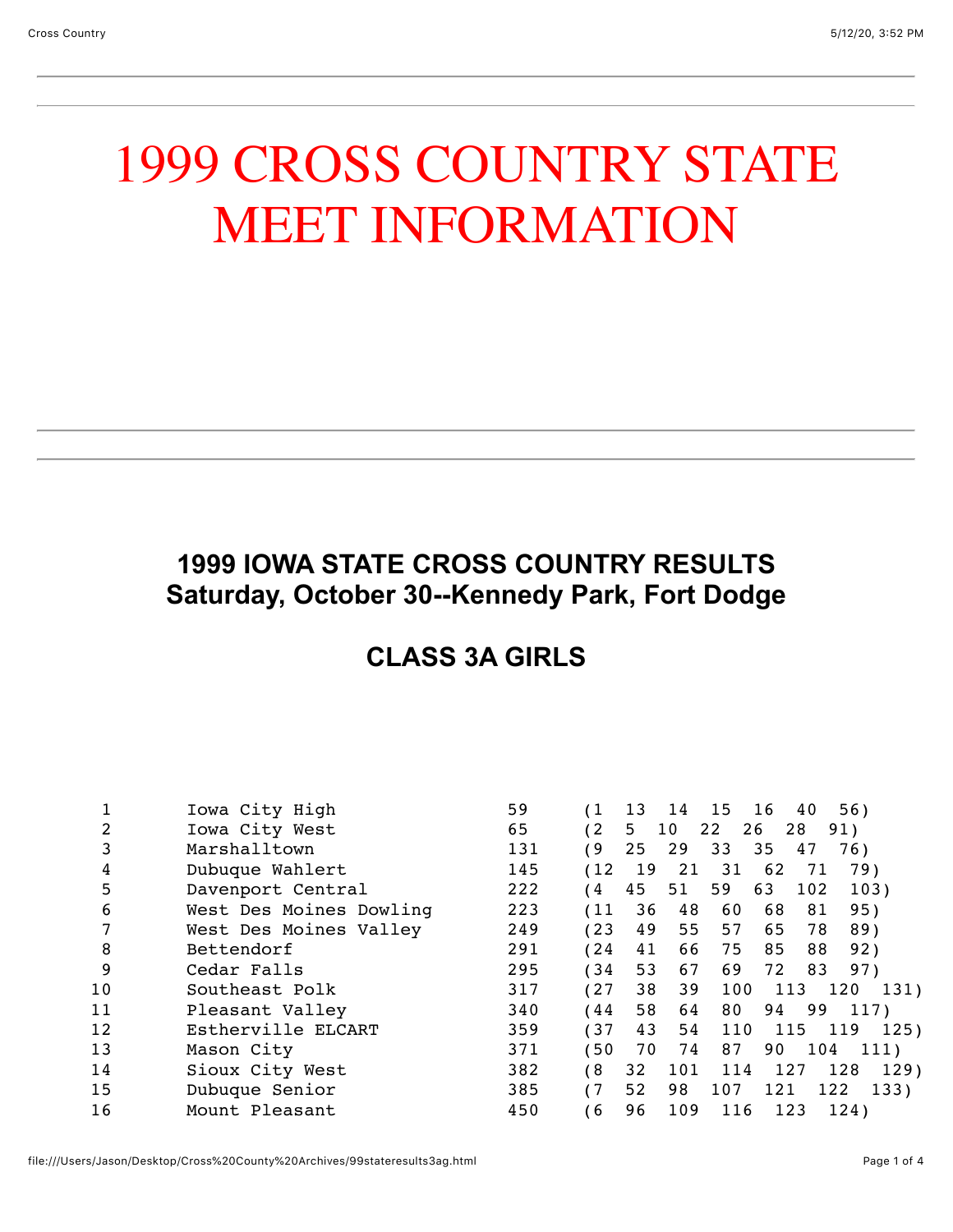| 17 Spencer | 455 (61 84 86 106 118 126 132) |  |  |  |  |
|------------|--------------------------------|--|--|--|--|
| Ames       | 465 (77 82 93 105 108 112 130) |  |  |  |  |

| $\mathbf{1}$            | $\mathbf{1}$   | Michelle Lilienthal, Iowa City High       | SR                       | 10:47 |
|-------------------------|----------------|-------------------------------------------|--------------------------|-------|
| $\overline{\mathbf{c}}$ | $\overline{2}$ | Jeni Frudden, Iowa City West              | SO                       | 11:05 |
| $\mathsf 3$             | 3              | Emily Shoopman, Waterloo West             | JR                       | 11:10 |
| $\overline{\mathbf{4}}$ | 4              | Wendy Shaw, Davenport Central             | SR                       | 11:13 |
| 5                       | 5              | Lesley Smith, Iowa City West              | JR                       | 11:18 |
| $\sqrt{6}$              | 6              | Allison Werner, Mount Pleasant            | $_{\rm FR}$              | 11:19 |
| $\overline{7}$          | 7              | Elly Glass, Dubuque Senior                | SR                       | 11:21 |
| $\, 8$                  | 8              | Niya Branch, Sioux City West              | $_{\rm FR}$              | 11:25 |
| $\boldsymbol{9}$        | 9              | Kate Greer, Marshalltown                  | $_{\rm FR}$              | 11:26 |
| 10                      | 10             | Lauren Levy, Iowa City West               | JR                       | 11:26 |
| 11                      | 11             | Audrey Schiltz, West Des Moines Dowling   | SR                       | 11:29 |
| 12                      | 12             | Ann Marie Noel, Dubuque Wahlert           | JR                       | 11:42 |
| 13                      | 13             | Ali Kirsch, Iowa City High                | $_{\rm FR}$              | 11:42 |
| 14                      |                | Monica Mims, Iowa City High               | FR                       | 11:42 |
| 15                      | 14             | Karen Johnson, Iowa City High             | JR                       | 11:48 |
| 16                      | 15             | Molly Meng, Iowa City High                | SR                       | 11:49 |
| 17                      | 16             | Kelsey Singletary, Ankeny                 | SR                       | 11:50 |
| 18                      | 17             | Katie Berger, Sioux City Heelan           | SR                       | 11:54 |
| 19                      | 18             | Nina Hoppenjan, Dubuque Wahlert           | $\mathbf{FR}$            | 11:54 |
| 20                      | 19             | Shannon Oster, Cedar Rapids Washington    | $\mathbf{FR}$            | 11:56 |
| 21                      | 20             | Melissa Meyer, Dubuque Wahlert            | JR                       | 11:57 |
| 22                      |                | Lynn Dobyns, Iowa City West               | $_{\rm FR}$              | 11:57 |
| 23                      | 21             | Ashley Culp, West Des Moines Valley       | FR                       | 11:58 |
| 24                      | 22             | Renee Begyn, Bettendorf                   | SR                       | 11:58 |
| 25                      | 23             | Amanda Tuttle, Marshalltown               | SR                       | 11:58 |
| 26                      | 24             | Brittany Keith, Iowa City West            | SR                       | 12:00 |
| 27                      | 25             | Quinn Vermie, Southeast Polk              | $_{\rm FR}$              | 12:03 |
| 28                      |                | Shirley Stern, Iowa City West             | $_{\rm FR}$              | 12:05 |
| 29                      | 26             | Michelle Jebsen, Marshalltown             | $\overline{\mathrm{FR}}$ | 12:05 |
| 30                      | 27             | Sarah Lacina, Muscatine                   | SO                       | 12:06 |
| 31                      | 28             | Celie Corken, Dubuque Wahlert             | JR                       | 12:07 |
| 32                      | 29             | Stephanie Wilson, Sioux City West         | SO                       | 12:07 |
| 33                      | 30             | Jannae Holubar, Marshalltown              | JR                       | 12:10 |
| 34                      |                | Ashley Kunkle, Cedar Falls                | ${\tt SR}$               | 12:12 |
| 35                      | 31             | Katie Brown, Marshalltown                 | S <sub>O</sub>           | 12:13 |
| 36                      | 32             | Cat Geres, West Des Moines Dowling        | SO                       | 12:13 |
| 37                      | 33             | Lindsey Cromer, Estherville ELCART        | SO.                      | 12:13 |
| 38                      |                | Stephanie Barker, Southeast Polk          | FR                       | 12:15 |
| 39                      | 34             | Amy Garrett, Southeast Polk               | FR                       | 12:18 |
| 40                      |                | Michelle Lake, Iowa City High             | JR                       | 12:18 |
| 41                      |                | Ali Garrett, Bettendorf                   | SR                       | 12:19 |
| 42                      | 35             | Katie Murphy, Waterloo Columbus/Don Bosco | SR                       | 12:20 |
| 43                      | 36             | Molly Duitsman, Estherville ELCART        | SO                       | 12:20 |
| 44                      | 37             | Jackie Kubik, Pleasant Valley             | JR                       | 12:21 |
| 45                      |                | Cathleen Miller, Davenport Central        | JR                       | 12:22 |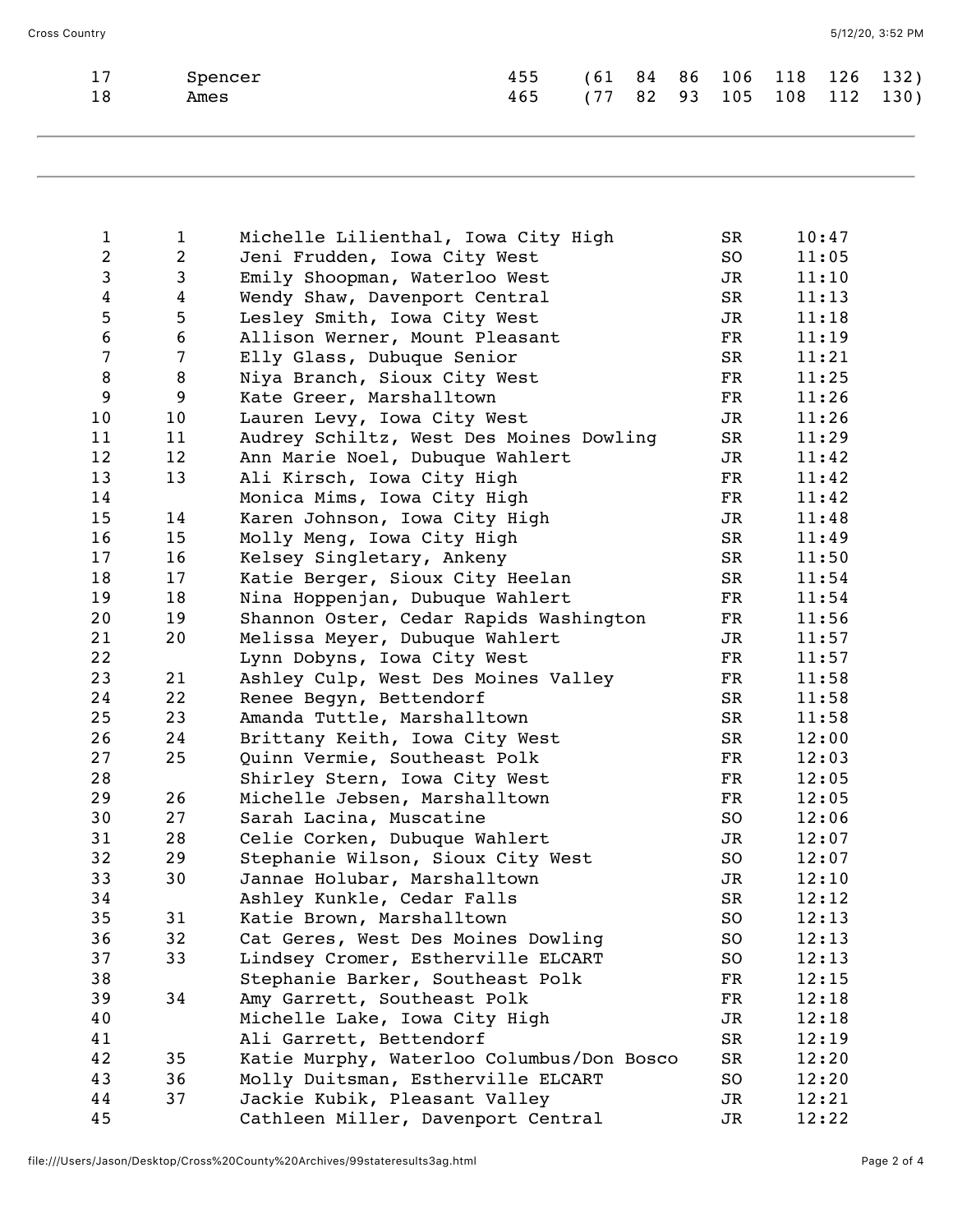| 46 | 38 | Alicia Irons, Boone                      | SO             | 12:22 |
|----|----|------------------------------------------|----------------|-------|
| 47 |    | Katie Croker, Marshalltown               | SR             | 12:23 |
| 48 |    | Beth Abramovich, West Des Moines Dowling | JR             | 12:23 |
| 49 |    | Shanna Duffy, West Des Moines Valley     | JR             | 12:24 |
| 50 |    | Krissy Stone, Mason City                 | JR             | 12:25 |
| 51 |    | Jill Robertson, Davenport Central        | SO             | 12:25 |
| 52 |    | Carolyn Sinsky, Dubuque Senior           | SO             | 12:26 |
| 53 |    | Julie Ruff, Cedar Falls                  | SR             | 12:27 |
| 54 | 39 | Meredith McKean, Estherville ELCART      | FR             | 12:27 |
| 55 |    | Cassie Isaacson, West Des Moines Valley  | SO             | 12:27 |
| 56 |    | Hillary Mills, Iowa City High            | SR             | 12:28 |
| 57 |    | Rebecca Baker, West Des Moines Valley    | JR             | 12:28 |
| 58 |    | Erin Arnold, Pleasant Valley             | SR             | 12:28 |
| 59 |    | Emily Miller, Davenport Central          | JR             | 12:29 |
| 60 |    | Abbie Smith, West Des Moines Dowling     | SO             | 12:29 |
| 61 |    | Megan Riepma, Spencer                    | SO             | 12:29 |
| 62 |    | Nicole Wood, Dubuque Wahlert             | SR             | 12:30 |
| 63 |    | Martha Levien, Davenport Central         | SR             | 12:30 |
| 64 |    | Kim Ahrens, Pleasant Valley              | SR             | 12:30 |
| 65 |    | Ashley Tousley, West Des Moines Valley   | SO             | 12:30 |
| 66 |    | Abby Gierke, Bettendorf                  | FR             | 12:31 |
| 67 |    | Jamie Nemmers, Cedar Falls               | SR             | 12:31 |
| 68 |    | Emily Schwartz, West Des Moines Dowling  | JR             | 12:32 |
| 69 |    | Liz Myers, Cedar Falls                   | JR             | 12:32 |
| 70 |    | Hollie Walusz, Mason City                | JR             | 12:32 |
| 71 |    | Jeni Komiskey, Dubuque Wahlert           | SO             | 12:33 |
| 72 |    | Kim Landau, Cedar Falls                  | JR             | 12:33 |
| 73 | 40 | Shaela Bresnan, Indianola                | JR             | 12:34 |
| 74 |    | Melissa Barnes, Mason City               | SO             | 12:34 |
| 75 |    | Emily Hall, Bettendorf                   | SR             | 12:34 |
| 76 |    | Megan Ridout, Marshalltown               | FR             | 12:35 |
| 77 | 41 | Julie Reger, Ames                        | JR             | 12:37 |
| 78 |    | Julie Hardin, West Des Moines Valley     | SR             | 12:38 |
| 79 |    | Jackie Rohner, Dubuque Wahlert           | JR             | 12:39 |
| 80 |    | Andrea Rheinhart, Pleasant Valley        | JR             | 12:40 |
| 81 |    | Sarah Bird, West Des Moines Dowling      | JR             | 12:41 |
| 82 |    | Jessica Swain, Ames                      | FR             | 12:42 |
| 83 |    | Nicole Doeden, Cedar Falls               | SR             | 12:43 |
| 84 |    | Stephanie Dvorak, Spencer                | JR             | 12:45 |
| 85 |    | Anne Marker, Bettendorf                  | JR             | 12:46 |
| 86 |    | Lindsay Wedel, Spencer                   | SO             | 12:46 |
| 87 |    | Bethany Mastin, Mason City               | SR             | 12:47 |
| 88 |    | Karissa Lohf, Bettendorf                 | FR             | 12:47 |
| 89 |    | Jennifer Baker, West Des Moines Valley   | SO             | 12:48 |
| 90 |    | Janelle Platts, Mason City               | FR             | 12:49 |
| 91 |    | Merideth Smith, Iowa City West           | FR             | 12:50 |
| 92 |    | Jenny Frels, Bettendorf                  | JR             | 12:51 |
| 93 |    | Erica Lynn, Ames                         | JR             | 12:52 |
| 94 |    | Kelly Arnold, Pleasant Valley            | SR             | 12:53 |
| 95 |    | Allison Schiltz, West Des Moines Dowling | SR             | 12:53 |
| 96 |    | Jessica Schultz, Mount Pleasant          | JR             | 12:54 |
| 97 |    | Megan Bishee, Cedar Falls                | JR             | 12:54 |
| 98 |    | Emily Schrobilgen, Dubuque Senior        | J <sub>R</sub> | 12:55 |
|    |    |                                          |                |       |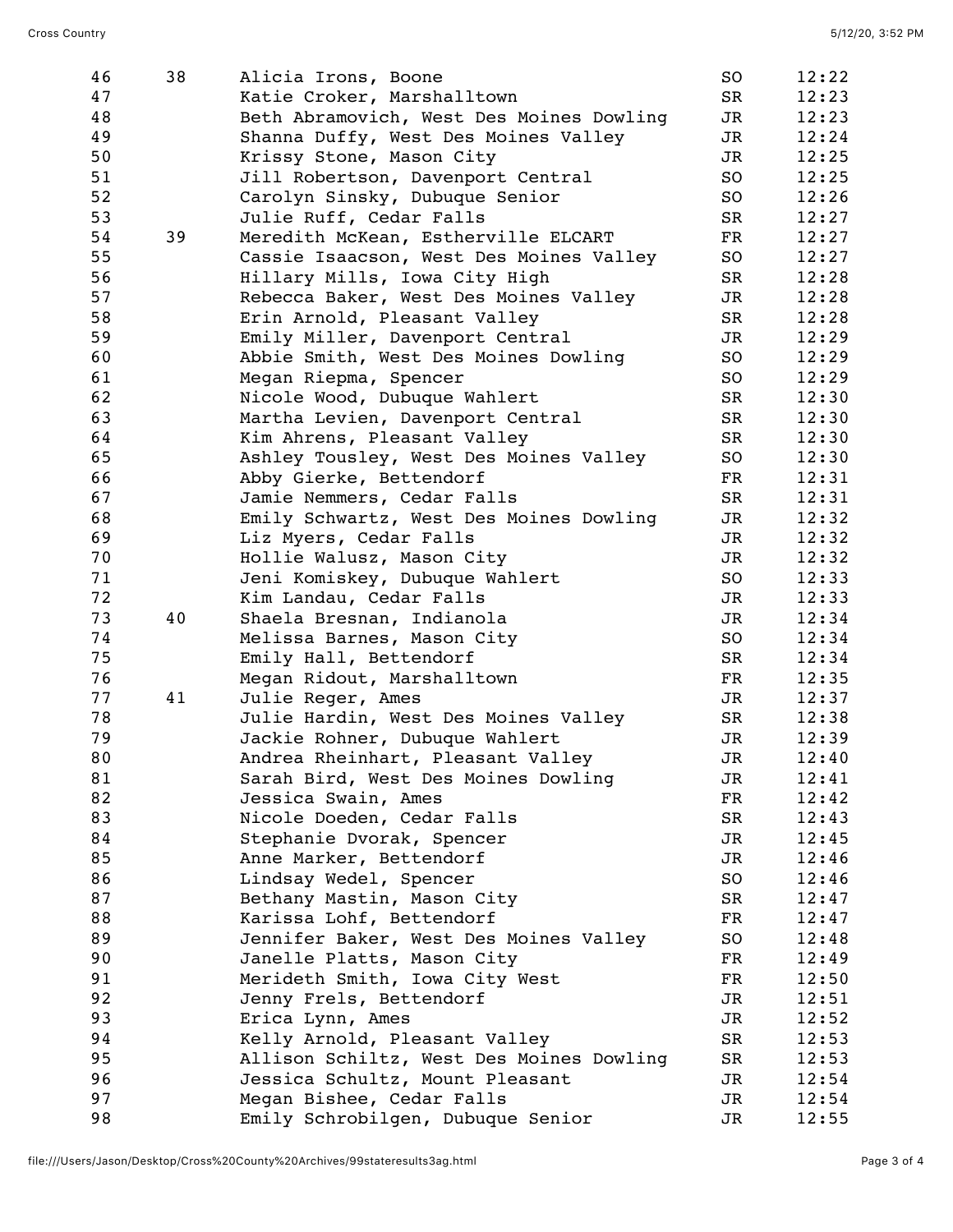| 99  |    | Elizabeth Bicknell, Pleasant Valley   | JR            | 12:56 |
|-----|----|---------------------------------------|---------------|-------|
| 100 |    | Sarah Mills, Southeast Polk           | FR            | 12:57 |
| 101 |    | Reta Sitzmann, Sioux City West        | JR            | 13:00 |
| 102 |    | Rathi Rauskumar, Davenport Central    | JR            | 13:01 |
| 103 |    | Erin Allerd, Davenport Central        | SO            | 13:01 |
| 104 |    | Jessica Deverell, Mason City          | SR            | 13:01 |
| 105 |    | Brooke Sornsen, Ames                  | SO            | 13:02 |
| 106 |    | Laura Peters, Spencer                 | $\mathbf{FR}$ | 13:02 |
| 107 |    | Katie Willems, Dubuque Senior         | SR            | 13:02 |
| 108 |    | Jill Larson, Ames                     | SR            | 13:03 |
| 109 |    | Sarah Ita, Mount Pleasant             | SO            | 13:06 |
| 110 |    | Amanda McKean, Estherville ELCART     | JR            | 13:06 |
| 111 | 42 | Aimee Nielsen, Mason City             | SO            | 13:07 |
| 112 |    | Kristin Emery, Ames                   | $\mathbf{FR}$ | 13:09 |
| 113 |    | Chelsea Harding, Southeast Polk       | SO            | 13:10 |
| 114 |    | Tyllyn Rouillard, Sioux City West     | $\mathbf{FR}$ | 13:11 |
| 115 |    | Emily Christensen, Estherville ELCART | SO            | 13:12 |
| 116 |    | Jamie McLaughlin, Mount Pleasant      | JR            | 13:16 |
| 117 |    | Jessica Ballou, Pleasant Valley       | JR            | 13:17 |
| 118 |    | Kim Haack, Spencer                    | SR            | 13:18 |
| 119 |    | Brooke Craig, Estherville ELCART      | SO            | 13:18 |
| 120 |    | Racquel Flora, Southeast Polk         | SR            | 13:19 |
| 121 |    | Beth Otto, Dubuque Senior             | FR            | 13:24 |
| 122 |    | Stephanie Oehlert, Dubuque Senior     | JR            | 13:25 |
| 123 |    | Erin Patterson, Mount Pleasant        | SR            | 13:31 |
| 124 |    | Anne McCabe, Mount Pleasant           | SR            | 13:38 |
| 125 |    | Amy Fothergill, Estherville ELCART    | SR            | 13:42 |
| 126 |    | Heather Brown, Spencer                | SO            | 13:46 |
| 127 |    | Carolyn Hollstein, Sioux City West    | SR            | 13:54 |
| 128 |    | Jessica Kenagy, Sioux City West       | SO            | 13:57 |
| 129 |    | Emily Taylor, Sioux City West         | JR            | 13:57 |
| 130 |    | Katie Naeve, Ames                     | JR            | 14:16 |
| 131 |    | Jill Callison, Southeast Polk         | SO            | 14:20 |
| 132 |    | Jamie Sierck, Spencer                 | SO.           | 14:27 |
| 133 |    | Sarah Lepp, Dubuque Senior            | SR            | 15:03 |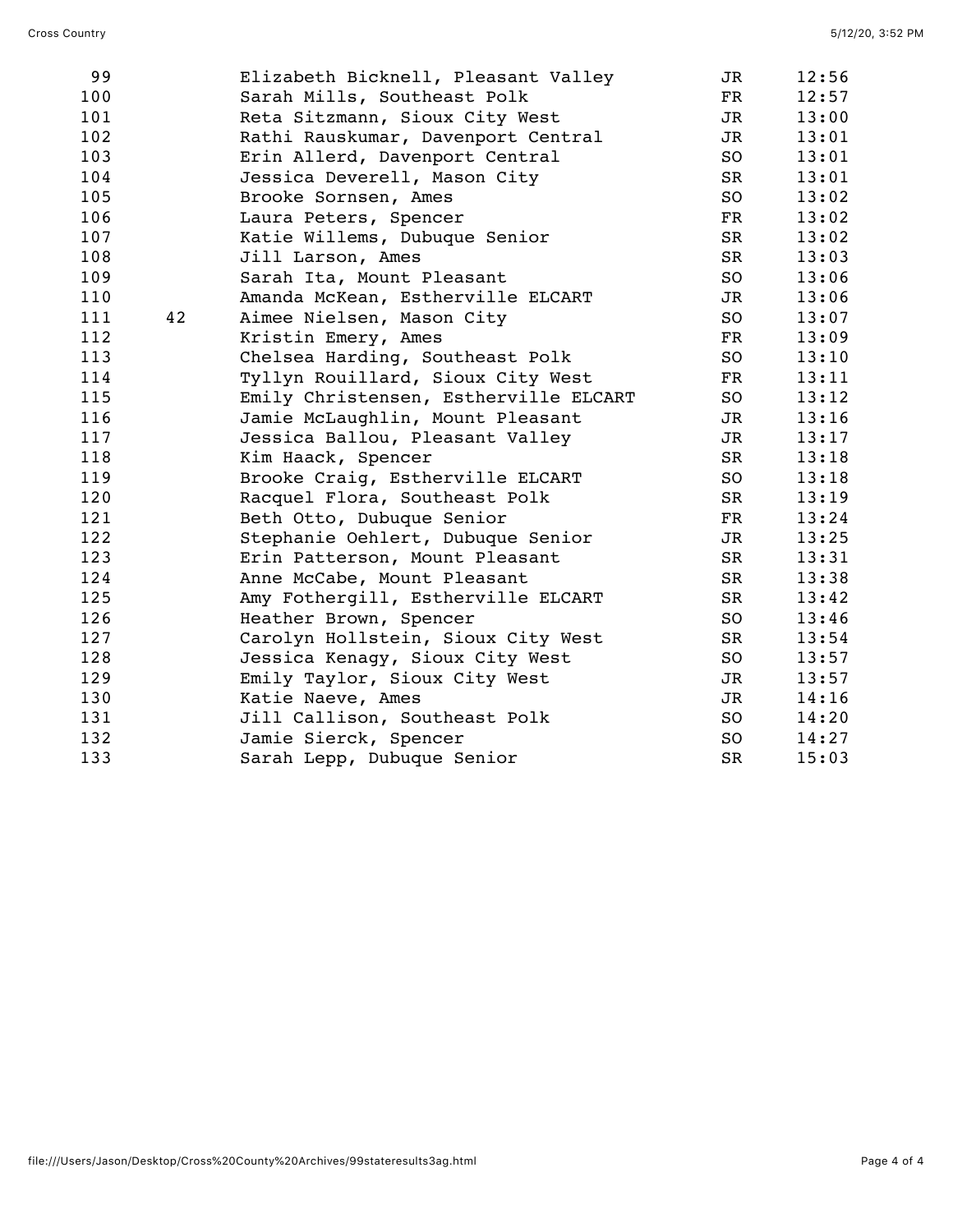## 1999 CROSS COUNTRY STATE MEET INFORMATION

#### **1999 IOWA STATE CROSS COUNTRY RESULTS Saturday, October 30--Kennedy Park, Fort Dodge**

## **CLASS 2A GIRLS**

|    | Benton                     | 135 | (2)          | 8  | 50<br>14 | 61  | 73        | 82)  |      |
|----|----------------------------|-----|--------------|----|----------|-----|-----------|------|------|
| 2  | Tipton                     | 148 | '4           | 17 | 23       | 34  | 96<br>70  | 129) |      |
| 3  | Sibley-Ocheyedan           | 179 | (11)         | 30 | 36       | 49  | 59<br>53  | 69)  |      |
| 4  | Union                      | 201 | $^{\prime}5$ | 29 | 33       | 37  | 122<br>97 | 140) |      |
| 5  | Shenandoah-Essex           | 252 | (32)         | 41 | 45       | 47  | 95<br>87  | 103) |      |
| 6  | Pella                      | 309 | (24)         | 57 | 71       | 76  | 81        | 111  | 136) |
| 7  | Monticello                 | 311 | (40          | 56 | 65       | 66  | 84<br>91  | 92)  |      |
| 8  | Mount Vernon-Lisbon        | 315 | (15)         | 51 | 60       | 88  | 101       | 105  | 117) |
| 9  | Sheldon                    | 335 | 44           | 48 | 75       | 83  | 85<br>89  | 108) |      |
| 10 | MOC-Floyd Valley           | 346 | (18)         | 43 | 63       | 110 | 112       | 135  | 138) |
| 11 | Williamsburg               | 363 | (27)         | 35 | 62       | 102 | 137       | 139  | 146) |
| 12 | Perry                      | 381 | 38           | 42 | 67       | 104 | 130       | 131  | 133) |
| 13 | Garnavillo/Central Elkader | 388 | (26)         | 64 | 86       | 98  | 114       | 120  | 126) |
| 14 | Atlantic                   | 405 | 22           | 77 | 99       | 100 | 107       | 134  | 143) |
| 15 | Collins-Maxwell-Baxter     | 452 | 52           | 72 | 94       | 113 | 121       | 127  | 144) |
| 16 | Forest City                | 492 | (55)         | 80 | 106      | 123 | 128       | 142  | 145) |
| 17 | Charles City               | 511 | (68)         | 78 | 109      | 124 | 132       | 141  | 147) |
| 18 | ADM                        | 516 | (74)         | 93 | 115      | 116 | 118       | 119  | 125) |
|    |                            |     |              |    |          |     |           |      |      |

|    |    | Amber Friederich, Algona         | JR.       | 11:29 |
|----|----|----------------------------------|-----------|-------|
|    |    | Georgia Millward, Benton         | <b>SR</b> | 11:39 |
| 3. | 3  | Marissa Wurzer, South Winneshiek | SO.       | 11:49 |
| 4  | 4  | Jenni Janssen, Tipton            | <b>SR</b> | 11:49 |
| 5. | 5. | Mindy Engel, Union               | JR        | 11:53 |
| 6  | 6  | Michelle Sokol, Chariton         | JR.       | 11:54 |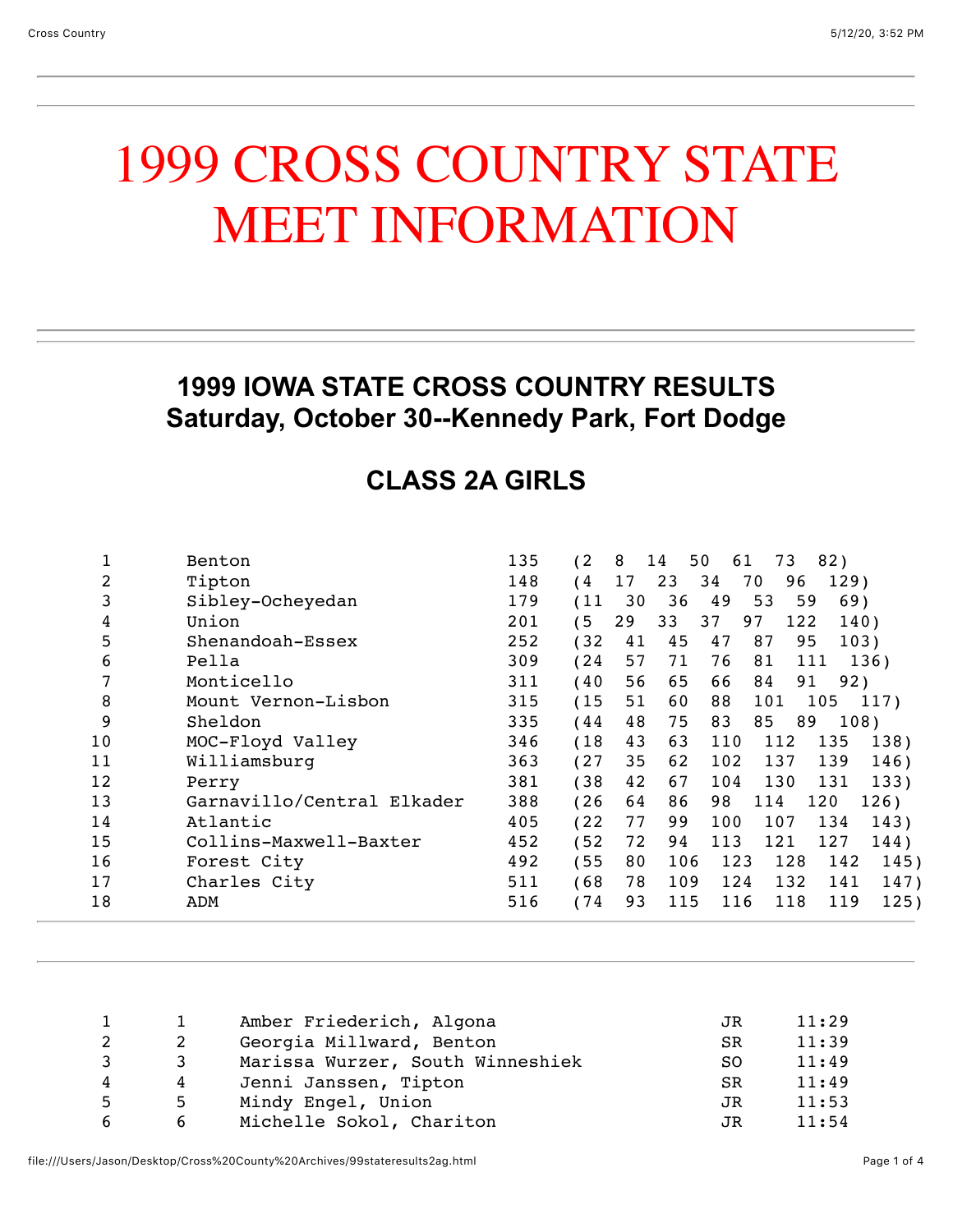| 7  | $\overline{7}$ | Jill Latham, Oelwein                       | JR | 11:58 |
|----|----------------|--------------------------------------------|----|-------|
| 8  | 8              | Katie Prusha, Benton                       | SO | 11:59 |
| 9  | 9              | Emily Baumert, Marion                      | SR | 12:00 |
| 10 | 10             | Stefanie Richardson, Washington            | SR | 12:03 |
| 11 | 11             | Kari Kruger, Sibley-Ocheyedan              | SR | 12:04 |
| 12 | 12             | Dani Wageman, Red Oak                      | FR | 12:07 |
| 13 | 13             | Lyndsey Weller, Central DeWitt             | SO | 12:11 |
| 14 |                | Heidi Rathje, Benton                       | SO | 12:12 |
| 15 |                | Stephanie Legore, Mount Vernon-Lisbon      | SR | 12:13 |
| 16 | 14             | Laurie Owen, Waukee                        | SO | 12:14 |
| 17 |                | Joanna Gravert, Tipton                     | SR | 12:14 |
| 18 | 15             | Traci Vander Molen, MOC-Floyd Valley       | JR | 12:15 |
| 19 | 16             | Natalie Whitcher, North Fayette            | SO | 12:16 |
| 20 | 17             | Molly Campana, Davenport Assumption        | SR | 12:17 |
| 21 | 18             | Jen Hasty, Stuart West Central             | SR | 12:17 |
| 22 | 19             | Krysta Metz, Atlantic                      | SO | 12:17 |
| 23 | 20             | Jackie Reichert, Tipton                    | FR | 12:18 |
| 24 | 21             | Tera Behning, Pella                        | FR | 12:18 |
| 25 | 22             | Shannon Cassel, Davenport Assumption       | FR | 12:18 |
| 26 | 23             | Gail Torkelson, Garnavillo/Central Elkader | FR | 12:19 |
| 27 | 24             | Beth Neal, Williamsburg                    | JR | 12:19 |
| 28 | 25             | Bonnie McKernan, Independence              | FR | 12:20 |
| 29 |                | Sarah Murphy, Union                        | SO | 12:23 |
| 30 | 26             | Bridget Prins, Sibley-Ocheyedan            | JR | 12:24 |
| 31 | 27             | Heather Kite, Jesup                        | JR | 12:24 |
| 32 | 28             | MacKenzie Lauman, Shenandoah-Essex         | SO | 12:25 |
| 33 |                | Lindsey Mitchell, Union                    | SR | 12:25 |
| 34 |                | Jolene Gravert, Tipton                     | SO | 12:25 |
| 35 |                | Abby Jones, Williamsburg                   | FR | 12:26 |
| 36 |                | Jessica Alexander, Sibley-Ocheyedan        | SO | 12:26 |
| 37 |                | Jill Wagaman, Union                        | FR | 12:27 |
| 38 | 29             | Leanne Townsend, Perry                     | FR | 12:27 |
| 39 | 30             | Jessica Rowenhorst, Unity Christian        | SR | 12:28 |
| 40 |                | Brenda Brighton, Monticello                | JR | 12:29 |
| 41 | 31             | Lisa Slater, Shenandoah-Essex              | SO | 12:29 |
| 42 |                | Leslie Kealhofer, Perry                    | SO | 12:30 |
| 43 |                | Kristin Thompson, MOC-Floyd Valley         | FR | 12:30 |
| 44 |                | Emily Nestor, Sheldon                      | SR | 12:31 |
| 45 |                | Abby Ballain, Shenandoah-Essex             | SO | 12:32 |
| 46 | 32             | April Wilhelm, Clear Lake                  | JR | 12:33 |
| 47 | 33             | Missy Buttry, Shenandoah-Essex             | JR | 12:34 |
| 48 |                | Angela Van Meeteren, Sheldon               | SR | 12:37 |
| 49 |                | Lori Marnach, Sibley-Ocheyedan             | FR | 12:38 |
| 50 |                | Chloe Millward, Benton                     | FR | 12:39 |
| 51 |                | Abby Brayton, Mount Vernon-Lisbon          | JR | 12:40 |
| 52 |                | Jill Logsdon, Collins-Maxwell-Baxter       | JR | 12:40 |
| 53 |                | Vicky Benz, Sibley-Ocheyedan               | JR | 12:41 |
| 54 | 34             | Stephanie Noonan, Emmetsburg/Graettinger   | JR | 12:41 |
| 55 | 35             | Laura Korth, Forest City                   | SR | 12:42 |
| 56 |                | Jennifer Larson, Monticello                | FR | 12:42 |
| 57 | 36             | Mary Hiemstra, Pella                       | FR | 12:42 |
| 58 | 37             | Julie Van Dike, Norwalk                    | FR | 12:43 |
| 59 |                | Katie Hartzell, Sibley-Ocheyedan           | JR | 12:43 |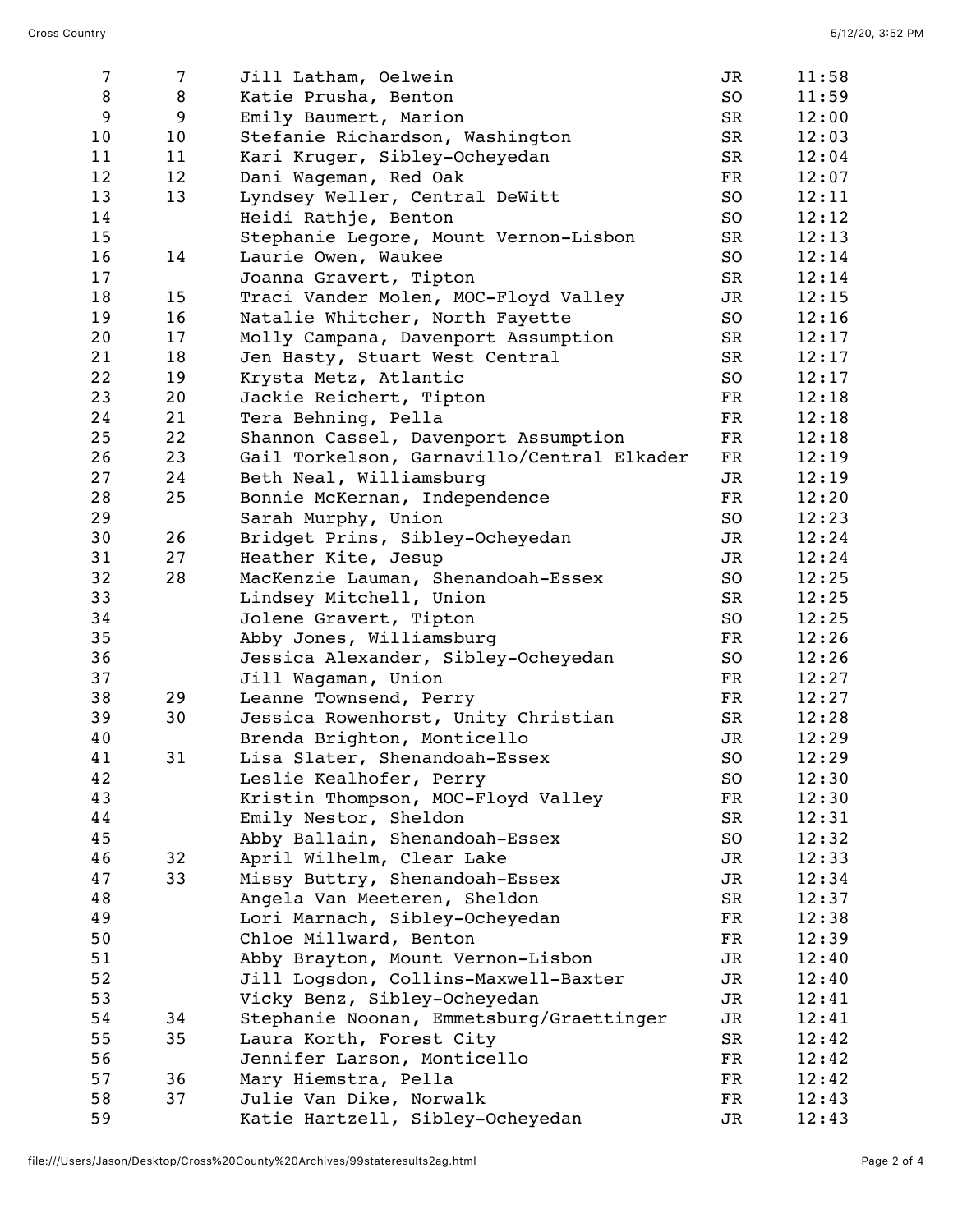| 60  |    | Crystal Raiber, Mount Vernon-Lisbon       | JR          | 12:43          |
|-----|----|-------------------------------------------|-------------|----------------|
| 61  |    | Dove Morrow, Benton                       | JR          | 12:44          |
| 62  |    | Michelle Mullnix, Williamsburg            | FR          | 12:44          |
| 63  |    | Emily Jahn, MOC-Floyd Valley              | SO          | 12:45          |
| 64  |    | Katie Hosch, Garnavillo/Central Elkader   | JR          | 12:45          |
| 65  |    | Emily Chapman, Monticello                 | JR          | 12:46          |
| 66  |    | Lindsay Larson, Monticello                | $_{\rm FR}$ | 12:48          |
| 67  |    | Andrea Meyer, Perry                       | SR          | 12:48          |
| 68  | 38 | Jamie Hutchinson, Charles City            | $_{\rm FR}$ | 12:49          |
| 69  |    | Angela Mataloni, Sibley-Ocheyedan         | $_{\rm FR}$ | 12:50          |
| 70  |    | Brittany Rogers, Tipton                   | FR          | 12:50          |
| 71  |    | Sunny Visser, Pella                       | SO          | 12:51          |
| 72  |    | Sarah Stratton, Collins-Maxwell-Baxter    | SR          | 12:51          |
| 73  |    | Kara Dietrich, Benton                     | SR          | 12:52          |
| 74  |    | Mari Steele, ADM                          | JR          | 12:52          |
| 75  |    | Kara Ascherl, Sheldon                     | FR          | 12:54          |
| 76  | 39 | Jennifer Dole, Pella                      | SR          | 12:55          |
| 77  |    | Lindsey Meyer, Atlantic                   | SR          | 12:55          |
| 78  |    | Ali Angel, Charles City                   | SO          | 12:56          |
| 79  | 40 | Abby Gabrielson, Belmond-Klemme           | SR          | 12:56          |
| 80  |    | Heather Laaveg, Forest City               | $_{\rm FR}$ | 12:57          |
| 81  |    | Ryan Kiburz, Pella                        | JR          | 12:57          |
| 82  |    | Meghan Kriz, Benton                       | SO          | 12:58          |
| 83  |    | Molly McCarty, Sheldon                    | SO          | 12:59          |
| 84  |    | DeAnne Miller, Monticello                 | SO          | 12:59          |
| 85  |    | Julia Van Meeteren, Sheldon               | SO          | 13:01          |
| 86  |    | Jamie Carlson, Garnavillo/Central Elkader | SR          | 13:01          |
| 87  |    | Megan Slater, Shenandoah-Essex            | SR          | 13:02          |
| 88  |    | Ashley Smith, Mount Vernon-Lisbon         | FR          | 13:02          |
| 89  |    | Audrey Lickhart, Sheldon                  | SO          | 13:03          |
| 90  | 41 |                                           |             |                |
| 91  |    | Lizabeth Noteboom, Unity Christian        | FR          | 13:04<br>13:05 |
| 92  |    | Kara Flannagan, Monticello                | SO          |                |
|     |    | Erin Dose, Monticello                     | SO          | 13:06          |
| 93  |    | Liz Raygor, ADM                           | SO          | 13:06          |
| 94  |    | Jessie Myers, Collins-Maxwell-Baxter      | JR          | 13:07          |
| 95  |    | Carli Franks, Shenandoah-Essex            | JR          | 13:08          |
| 96  |    | Laura Schwitzer, Tipton                   | SR          | 13:08          |
| 97  |    | Jo Rausch, Union                          | FR          | 13:09          |
| 98  |    | Kristy Glenn, Garnavillo/Central Elkader  | $_{\rm FR}$ | 13:09          |
| 99  |    | Rachel Smith, Atlantic                    | SO          | 13:10          |
| 100 |    | Andi Thomsen, Atlantic                    | SR          | 13:10          |
| 101 |    | Kelly Scheer, Mount Vernon-Lisbon         | JR          | 13:12          |
| 102 |    | Jenna Spratt, Williamsburg                | SO          | 13:13          |
| 103 |    | Lori Dinville, Shenandoah-Essex           | SO          | 13:14          |
| 104 |    | Kacie Gilliland, Perry                    | SO          | 13:14          |
| 105 |    | Stephanie Pisarik, Mount Vernon-Lisbon    | JR          | 13:18          |
| 106 |    | Carrie Conklin, Forest City               | SR          | 13:19          |
| 107 |    | Heather Heath, Atlantic                   | JR          | 13:20          |
| 108 |    | Nickie Storm, Sheldon                     | SO          | 13:20          |
| 109 |    | Amanda Hamm, Charles City                 | SR          | 13:21          |
| 110 |    | Kelsi Johnson, MOC-Floyd Valley           | FR          | 13:22          |
| 111 |    | Ashley Sponsler, Pella                    | SO          | 13:22          |
| 112 |    | Jenni Van't Hof, MOC-Floyd Valley         | SO          | 13:25          |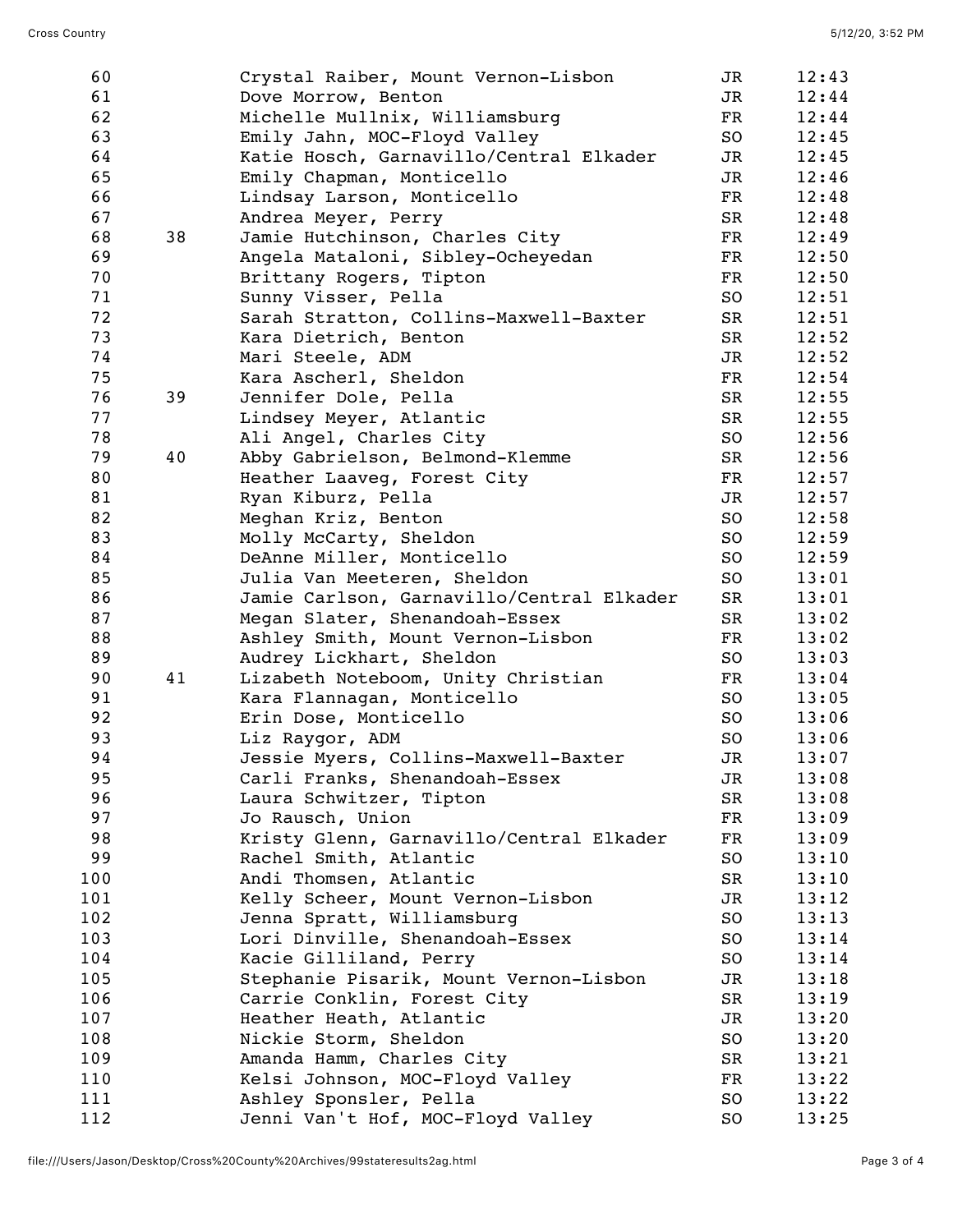| 113 |    | Laura Etnier, Collins-Maxwell-Baxter      | SO  | 13:27 |
|-----|----|-------------------------------------------|-----|-------|
| 114 |    | Dusti Davis, Garnavillo/Central Elkader   | JR  | 13:28 |
| 115 |    | Kacie Roberts, ADM                        | JR  | 13:29 |
| 116 |    | Suezanne Martin, ADM                      | SR  | 13:30 |
| 117 |    | Holly O'Brine, Mount Vernon-Lisbon        | SR  | 13:33 |
| 118 |    | Lori Neuman-Lee, ADM                      | SO  | 13:34 |
| 119 |    | Kendal Bower, ADM                         | SO  | 13:34 |
| 120 |    | Rachel Shea, Garnavillo/Central Elkader   | SO. | 13:35 |
| 121 |    | Brenna Maher, Collins-Maxwell-Baxter      | SO  | 13:36 |
| 122 |    | Brenda Fischels, Union                    | SO  | 13:37 |
| 123 |    | Megan Quayle, Forest City                 | JR  | 13:39 |
| 124 |    | Kara Ferris, Charles City                 | JR  | 13:40 |
| 125 |    | Shannon Severidt, ADM                     | JR  | 13:40 |
| 126 |    | Megan Bowdish, Garnavillo/Central Elkader | SO  | 13:41 |
| 127 |    | Megan Means, Collins-Maxwell-Baxter       | SO  | 13:42 |
| 128 |    | Kristin Kafer, Forest City                | JR  | 13:44 |
| 129 |    | Angela Baird, Tipton                      | SO  | 13:44 |
| 130 |    | Kristin Stafford, Perry                   | SO  | 13:45 |
| 131 |    | Lindsey Groteluschen, Perry               | FR  | 13:45 |
| 132 |    | Jenny Wilson, Charles City                | JR  | 13:47 |
| 133 | 42 | Casey Fessler, Perry                      | SO  | 13:47 |
| 134 |    | Nicole Garrett, Atlantic                  | SR  | 13:48 |
| 135 |    | Kacey Van Dyke, MOC-Floyd Valley          | SR  | 13:48 |
| 136 |    | Brooke Visser, Pella                      | SR  | 13:50 |
| 137 |    | Elizabeth Rundle, Williamsburg            | SR  | 13:53 |
| 138 |    | Jaci Katt, MOC-Floyd Valley               | JR  | 13:56 |
| 139 |    | Michele Thompson, Williamsburg            | SR  | 13:57 |
| 140 |    | Margaret Wrage, Union                     | SR  | 13:58 |
| 141 |    | Tara Sawyer, Charles City                 | JR  | 13:58 |
| 142 |    | Krystal Kegler, Forest City               | SR  | 14:06 |
| 143 |    | Katie Frank, Atlantic                     | FR  | 14:12 |
| 144 |    | Jana Titus, Collins-Maxwell-Baxter        | FR  | 14:13 |
| 145 |    | Lindsey Faber, Forest City                | FR  | 14:14 |
| 146 |    | Michaela Malloy, Williamsburg             | FR  | 14:23 |
| 147 |    | Sarah Sinclair, Charles City              | JR  | 14:31 |
|     |    |                                           |     |       |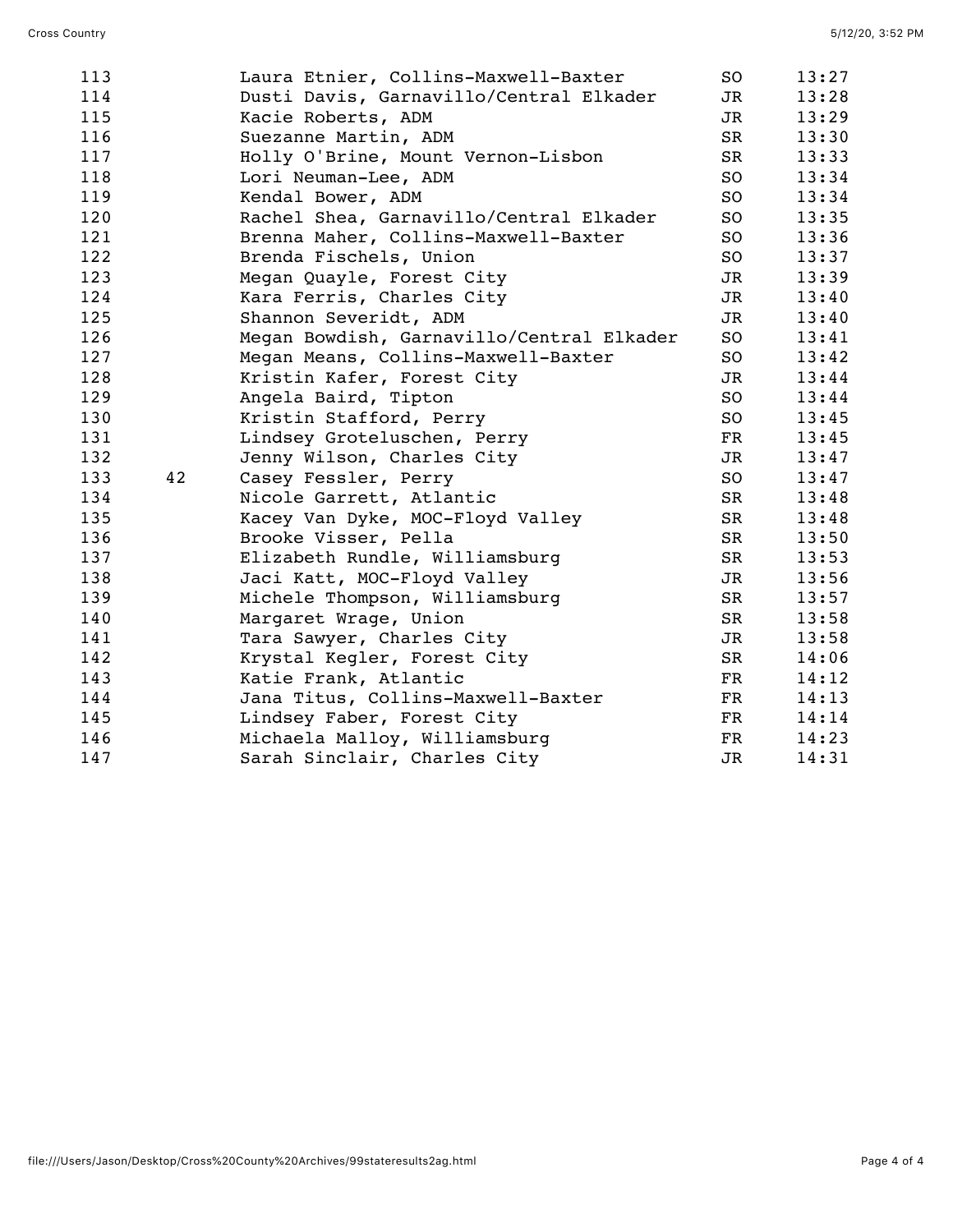# 1999 CROSS COUNTRY STATE MEET INFORMATION

## **1999 IOWA STATE CROSS COUNTRY RESULTS Saturday, October 30--Kennedy Park, Fort Dodge**

## **CLASS 1A GIRLS**

|    | North Linn                | 88  | 5   | 25 | 28  | 30<br>39  | 41)         |
|----|---------------------------|-----|-----|----|-----|-----------|-------------|
| 2  | Starmont                  | 102 | (3  | 8  | 32  | 103<br>59 | 112)        |
| 3  | Bennett/Durant            | 132 | 13  | 33 | 40  | 46<br>64  | 79)         |
| 4  | Calamus-Wheatland         | 157 | 24  | 35 | 38  | 60<br>91  | 96)         |
| 5  | Gilbert                   | 164 | 4   | 14 | 62  | 84<br>98  | 104)        |
| 6  | Council Bluffs St. Albert | 166 | 11  | 34 | 56  | 65<br>83  | 90)         |
|    | Hubbard-Radcliffe         | 190 | 121 | 42 | 61  | 66<br>85  | 119)        |
| 8  | East Central-Preston      | 194 | 122 | 45 | 54  | 77<br>73  | 102)        |
| 9  | Galva-Holstein            | 212 | 15) | 20 | 88  | 89<br>92  | 111)        |
| 10 | Okoboji                   | 213 | (1  | 57 | 69  | 86<br>87  | 113)        |
| 11 | Colo-Nesco                | 239 | (18 | 52 | 63  | 106       | 108)        |
| 12 | South O'Brien             | 244 | 43  | 44 | 76  | 81<br>107 | 114)        |
| 13 | Ogden                     | 260 | 36  | 68 | 74  | 82<br>109 | 121)        |
| 14 | Nodaway Valley            | 286 | 148 | 58 | 75  | 105       | 123)<br>120 |
| 15 | Algona Garrigan           | 291 | 51  | 67 | 78  | 118<br>95 | 122)        |
| 16 | Lynnville-Sully           | 313 | 16  | 80 | 101 | 116       | 125)<br>117 |
|    |                           |     |     |    |     |           |             |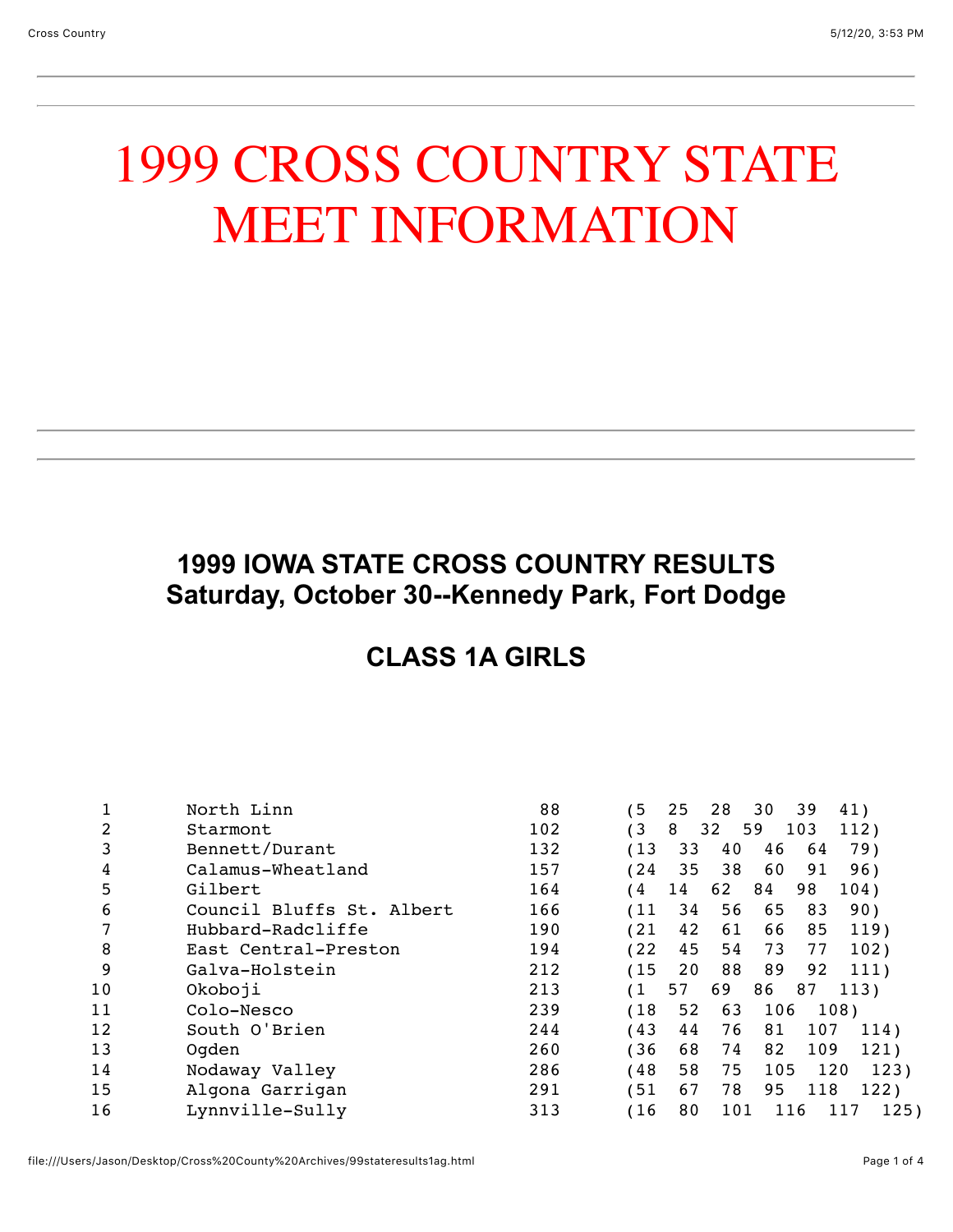| English Valleys |     |  |  | (55 70 93 97 99 124) |                        |
|-----------------|-----|--|--|----------------------|------------------------|
| Audubon         | 319 |  |  |                      | (53 72 94 100 110 115) |

| $\mathbf{1}$            | $\mathbf{1}$   | Kristin Hansen, Okoboji                   | SO                       | 11:25 |
|-------------------------|----------------|-------------------------------------------|--------------------------|-------|
| $\overline{c}$          | $\overline{a}$ | Jennifer Kunkel, Woodbury Central         | SO                       | 11:44 |
| $\mathsf 3$             | 3              | Andrea Kirby, Starmont                    | SO                       | 11:46 |
| $\overline{\mathbf{4}}$ | $\overline{4}$ | Mary Oppold, Gilbert                      | JR                       | 11:48 |
| 5                       | 5              | Jennifer Hedrick, North Linn              | SR                       | 11:49 |
| $\bf 6$                 | 6              | Teresa Booth, Stanton                     | FR                       | 11:50 |
| 7                       | 7              | Emily Klein, South Hamilton               | SO                       | 12:00 |
| $\, 8$                  | 8              | Randi Burns, Starmont                     | SO                       | 12:02 |
| $\boldsymbol{9}$        | 9              | Amy Marshall, Harmony                     | SR                       | 12:02 |
| $10$                    | 10             | Ann McMillen, Bedford                     | JR                       | 12:05 |
| 11                      |                | Melissa Respeliers, Council Bl St. Albert | JR                       | 12:06 |
| 12                      | 11             | Megan Raap, Pekin                         | FR                       | 12:07 |
| 13                      | 12             | Shannon VonMuenster, Bennett/Durant       | JR                       | 12:09 |
| 14                      | 13             | Allison Abarr, Gilbert                    | JR                       | 12:12 |
| 15                      | 14             | Lacey Leinbaugh, Galva-Holstein           | SR                       | 12:13 |
| 16                      | 15             | Jill Rozendaal, Lynnville-Sully           | JR                       | 12:14 |
| 17                      | 16             | Alicia Cox, Wapsie Valley                 | SR                       | 12:17 |
| 18                      | 17             | Sara Phillips, Colo-Nesco                 | JR                       | 12:19 |
| 19                      | 18             | Beth Fischer, Wall Lake View-Auburn       | SR                       | 12:19 |
| 20                      | 19             | Donna Hanson, Galva-Holstein              | FR                       | 12:21 |
| 21                      | 20             | Rachel Eide, Hubbard-Radcliffe            | SR                       | 12:21 |
| 22                      | 21             | Lara Bowman, East Central-Preston         | SO                       | 12:22 |
| 23                      | 22             | Krystle Cordes, Dike-New Hartford         | SO                       | 12:26 |
| 24                      | 23             | Katie Hayen, Calamus-Wheatland            | JR                       | 12:27 |
| 25                      |                | Amanda Maas, North Linn                   | $\mathbf{FR}$            | 12:30 |
| 26                      | 24             |                                           | SO                       | 12:31 |
|                         |                | Rachel O'Connor, Northeast                |                          |       |
| 27                      | 25             | Sarah Glynn, Nishna Valley                | SR                       | 12:31 |
| 28                      | 26             | Chelsey Martin, North Linn                | $\overline{\mathrm{FR}}$ | 12:33 |
| 29                      | 27             | Ashley Adams, AHST                        | FR                       | 12:34 |
| 30                      |                | Jessie Sackett, North Linn                | JR                       | 12:35 |
| 31                      | 28             | Jodi Block, LeMars Gehlen Catholic        | SR                       | 12:39 |
| 32                      |                | Erica Devlin, Starmont                    | JR                       | 12:39 |
| 33                      | 29             | Margaret Morris, Bennett/Durant           | FR                       | 12:41 |
| 34                      | 30             | Katie Busch, Council Bluffs St. Albert    | SR                       | 12:42 |
| 35                      |                | Nicole Lahann, Calamus-Wheatland          | SR                       | 12:43 |
| 36                      | 31             | Alyssa Jones, Ogden                       | FR                       | 12:44 |
| 37                      | 32             | Stephanie DeVore, Corning                 | JR                       | 12:44 |
| 38                      |                | Jennifer Muhl, Calamus-Wheatland          | FR                       | 12:45 |
| 39                      |                | Jana Haughenbury, North Linn              | SR                       | 12:46 |
| 40                      |                | Jenny Kuehl, Bennett/Durant               | SO                       | 12:46 |
| 41                      |                | Melissa Trefz, North Linn                 | JR                       | 12:47 |
| 42                      |                | Abby Guard, Hubbard-Radcliffe             | SR                       | 12:47 |
| 43                      |                | Deb Reinfeld, South O'Brien               | SO                       | 12:47 |
| 44                      | 33             | Mary Kummerfeld, South O'Brien            | JR                       | 12:47 |
| 45                      | 34             | Linissa Bowman, East Central-Preston      | JR                       | 12:48 |
| 46                      |                | Jackie Adams, Bennett/Durant              | FR                       | 12:48 |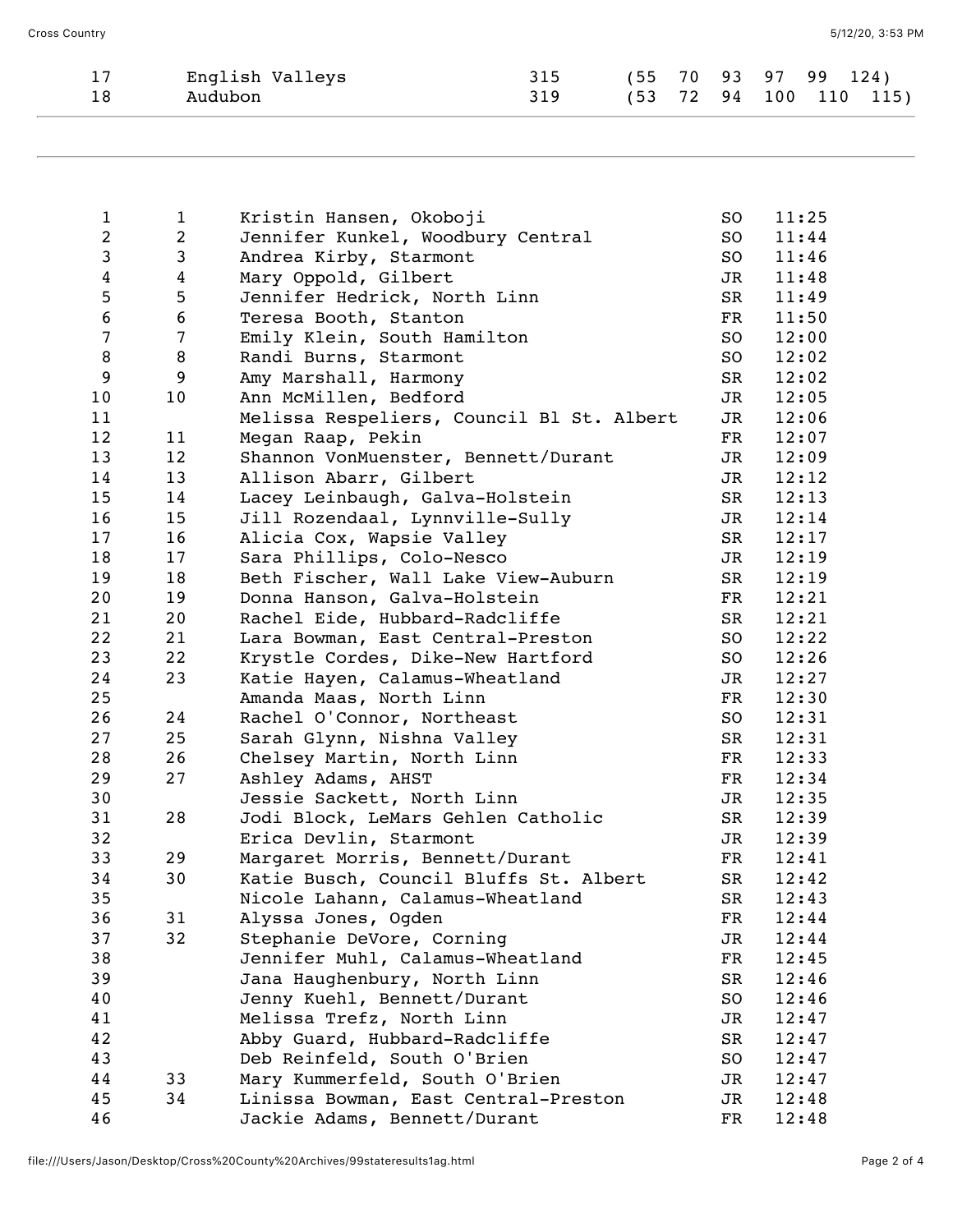| 47 | 35 | Brianna Wilkerson, Danville                     | JR          | 12:48 |
|----|----|-------------------------------------------------|-------------|-------|
| 48 |    | Angie Bingaman, Nodaway Valley                  | SR          | 12:50 |
| 49 | 36 | Julie Dryzcimski, Fort Dodge St. Edmond         | SR          | 12:51 |
| 50 | 37 | Tiffany Dallenbach, LM-ACT                      | SO          | 12:52 |
| 51 | 38 | Teresa McGuire, Algona Garrigan                 | SO          | 12:54 |
| 52 | 39 | Staci Weltz, Colo-Nesco                         | SR          | 12:54 |
| 53 | 40 | Erin Hoffman, Audubon                           | SR          | 12:55 |
| 54 |    | Ashley Helmle, East Central-Preston             | JR          | 12:56 |
| 55 |    | Elicia Olsen, English Valleys                   | SR          | 12:57 |
| 56 |    | Katie Milner, Council Bluffs St. Albert         | JR          | 12:58 |
| 57 |    | Jill Dorenkamp, Okoboji                         | JR          | 12:58 |
| 58 |    | Shannon LaBuff, Nodaway Valley                  | SR          | 12:59 |
| 59 |    | Naomi Keppler, Starmont                         | FR          | 13:00 |
| 60 |    | Tara Pickering, Calamus-Wheatland               | SR          | 13:01 |
| 61 |    | Kristin Bressert, Hubbard-Radcliffe             | SR          | 13:01 |
| 62 |    | MacKenzie Henryson, Gilbert                     | SR          | 13:01 |
| 63 | 41 | Stephanie Meimann, Colo-Nesco                   | JR          | 13:03 |
| 64 |    | Jesslyn Von Muenster, Bennett/Durant            | FR          | 13:04 |
| 65 |    | Kathleen Gorman, Council Bluffs St. Albert      | $_{\rm FR}$ | 13:05 |
| 66 |    | Lacey Smith, Hubbard-Radcliffe                  | SR          | 13:06 |
| 67 |    | Heather Stence, Algona Garrigan                 | JR          | 13:08 |
| 68 |    | Hilary Nation, Ogden                            | SR          | 13:09 |
| 69 |    | Maria Smith, Okoboji                            | JR          | 13:11 |
| 70 |    | Amanda Banes, English Valleys                   | FR          | 13:13 |
| 71 | 42 | Kaitlyn Ernst, Interstate 35                    | FR          | 13:14 |
| 72 |    | Gina Baier, Audubon                             | SO          | 13:14 |
| 73 |    | Jeni Matthiesen, East Central-Preston           | SR          | 13:15 |
| 74 |    | Julie Nation, Ogden                             | SR          | 13:16 |
| 75 |    | Lynn Frank, Nodaway Valley                      | FR          | 13:16 |
| 76 |    | Tonya Mews, South O'Brien                       | JR          | 13:18 |
| 77 |    | Beth Rowan, East Central-Preston                | SR          | 13:24 |
| 78 |    | Angela Kohlhaas, Algona Garrigan                | JR          | 13:25 |
| 79 |    | Annie Sassano, Bennett/Durant                   | JR          | 13:25 |
| 80 |    | Erin Shearn, Lynnville-Sully                    | SR          | 13:26 |
| 81 |    |                                                 |             |       |
|    |    | Jenn Woolston, South O'Brien                    | JR          | 13:28 |
| 82 |    | Jessica Oeth, Ogden                             | JR          | 13:31 |
| 83 |    | Claire Weidman, Council Bluffs St. Albert       | JR          | 13:31 |
| 84 |    | Katie Petersen, Gilbert                         | SR          | 13:32 |
| 85 |    | Lindsey Foster, Hubbard-Radcliffe               | FR          | 13:32 |
| 86 |    | Stephanie Fisk, Okoboji                         | SR          | 13:32 |
| 87 |    | Katie Derner, Okoboji                           | JR          | 13:36 |
| 88 |    | Katie Lichter, Galva-Holstein                   | SR          | 13:37 |
| 89 |    | Janel Smith, Galva-Holstein                     | SO          | 13:40 |
| 90 |    | Jennifer Rochelle, Council Bluffs St. Albert JR |             | 13:41 |
| 91 |    | Amber Hesse, Calamus-Wheatland                  | FR          | 13:41 |
| 92 |    | Brooke Bagenstos, Galva-Holstein                | JR          | 13:41 |
| 93 |    | Amanda Weldon, English Valleys                  | SO          | 13:45 |
| 94 |    | Sarah Boehm, Audubon                            | SO          | 13:45 |
| 95 |    | Marian Studer, Algona Garrigan                  | JR          | 13:45 |
| 96 |    | Alyssa Soenksen, Calamus-Wheatland              | FR          | 13:47 |
| 97 |    | Janelle Greene, English Valleys                 | FR          | 13:47 |
| 98 |    | Andrea Neri, Gilbert                            | FR          | 13:50 |
| 99 |    | Mary Otte, English Valleys                      | FR          | 13:50 |